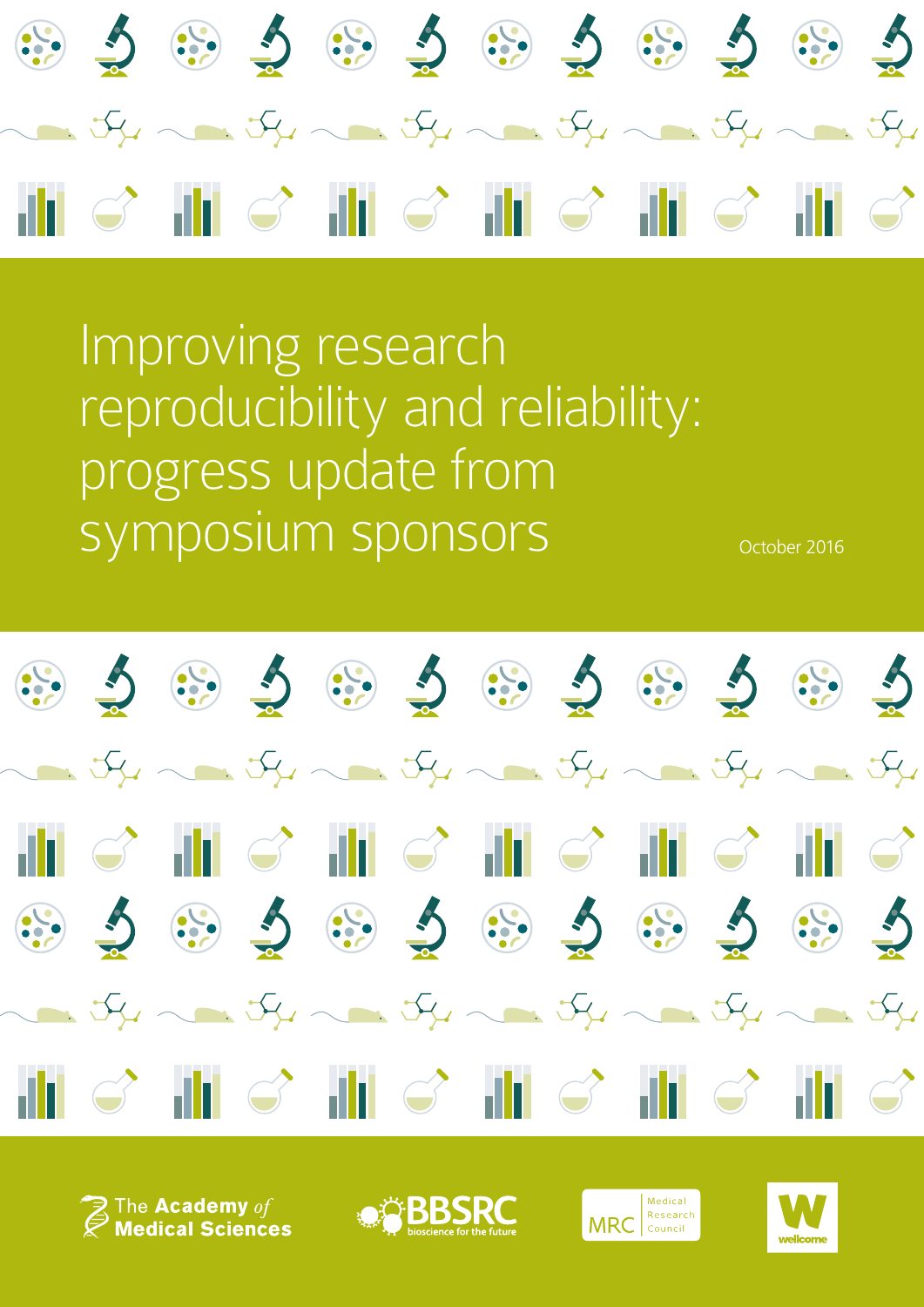

#### Introduction

**The Academy of Medical Sciences, the Biotechnology and Biological Sciences Research Council (BBSRC), the Medical Research Council (MRC) and Wellcome jointly published the symposium report, 'Reproducibility and reliability of biomedical research: improving research practice', in October 2015.** 

The report highlighted the potential causes of irreproducibility and ways in which it might be addressed. Alongside the report, we published a statement promising to develop and implement changes to address the issue, and to publish, within 12 months, an update on our progress.

**We are delighted to provide that update below. It outlines our key activities, alongside some additional commitments, to address the concerns about research reproducibility raised at the symposium.**

**We have also published an online version of this update: [www.acmedsci.ac.uk/](http://www.acmedsci.ac.uk/reproducibility-update/) [reproducibility-update/](http://www.acmedsci.ac.uk/reproducibility-update/)**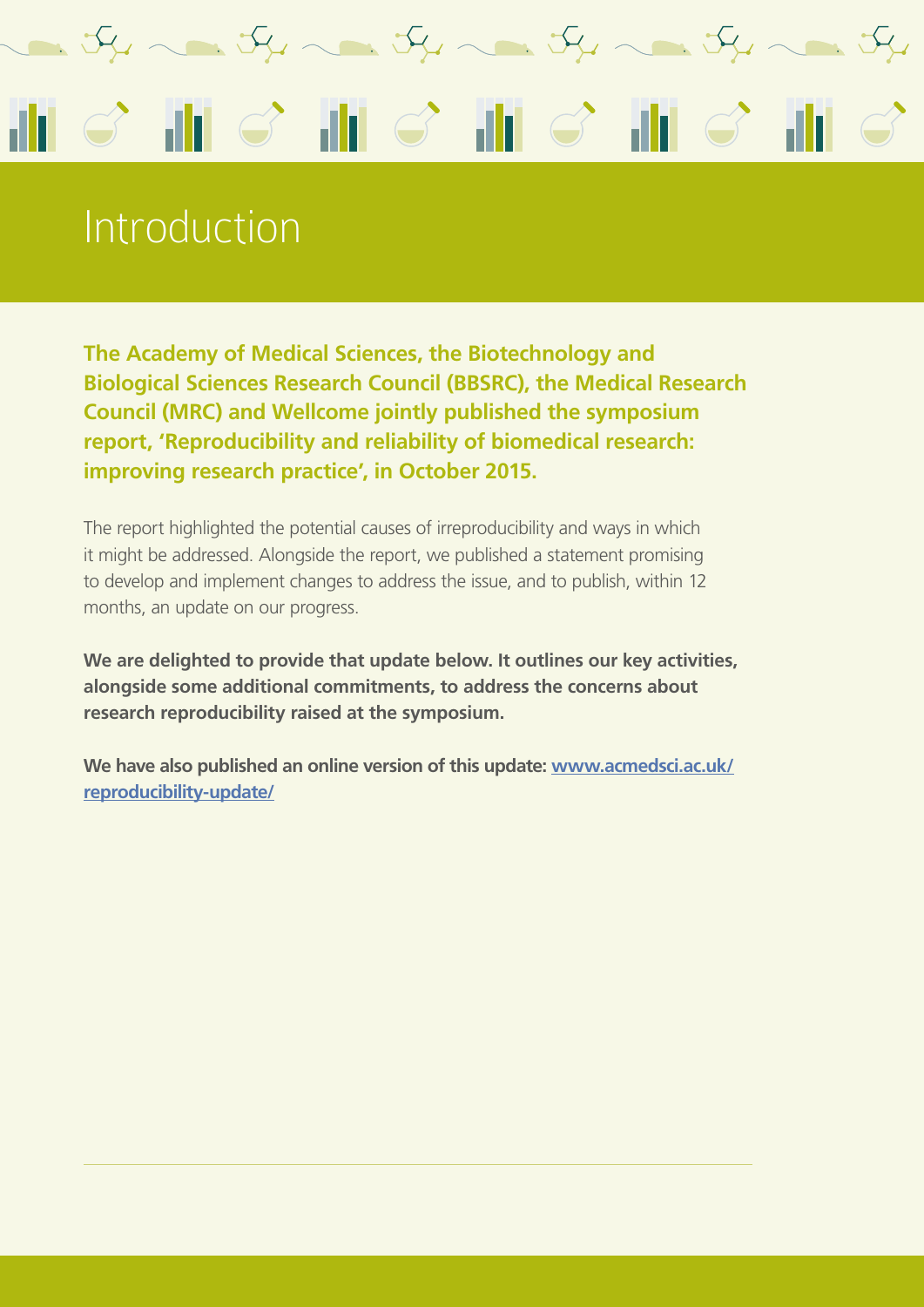

#### Openness & Transparency

Greater openness and transparency of methods and data, and publication of null or negative results, is critical to help enhance reproducibility in scientific research. Furthermore, making research findings open access contributes to the reliability and robustness of research by making details of those findings freely available to be reproduced or challenged.

As funders, we support unrestricted access to the publication of research we fund, and encourage researchers to provide access to data and materials where possible. We are committed to working alongside key stakeholders, including journals, publishers and higher education institutions, to champion data sharing and open access.

Measures to make research findings and data accessible include Wellcome's new publishing platform, Wellcome Open Research, which has been developed with F1000Research. It allows Wellcome grant holders to rapidly publish all outputs from their research – from datasets to case reports, protocols, and null and negative results (including failed attempts at replication). Wellcome and the Research Councils have also worked with others to develop a Concordat on Open Research Data that sets out a series of clear and practical principles to help ensure that research data gathered and generated by members of the UK research community are made openly available for use by others wherever possible.

In addition, we all now:

- Set out clear expectations on data sharing and provide guidance on data management plans to our grant applicants.
- Require our researchers to make their original research papers open access, and provide funding or, alternatively, allow use of grant underspend to do so. We also either require or strongly encourage them to make their publications available through Europe PMC1. Europe PMC enhances its corpus of full text articles, PubMed abstracts, biological patents records and more, through integrating content with underlying text- and data-mining services, which improves discovery and facilitates interaction with the literature.
- Strongly support the use of the Creative Commons Attribution license (CC-BY), and either require or recommend that authors use it to license research papers, when we pay for open access, so they may be freely re-used.
- Encourage the use of ORCID for researchers to link to all their research activities.

**\*** Our policies differ in that some funders require this as a condition of funding, while others strongly encourage it.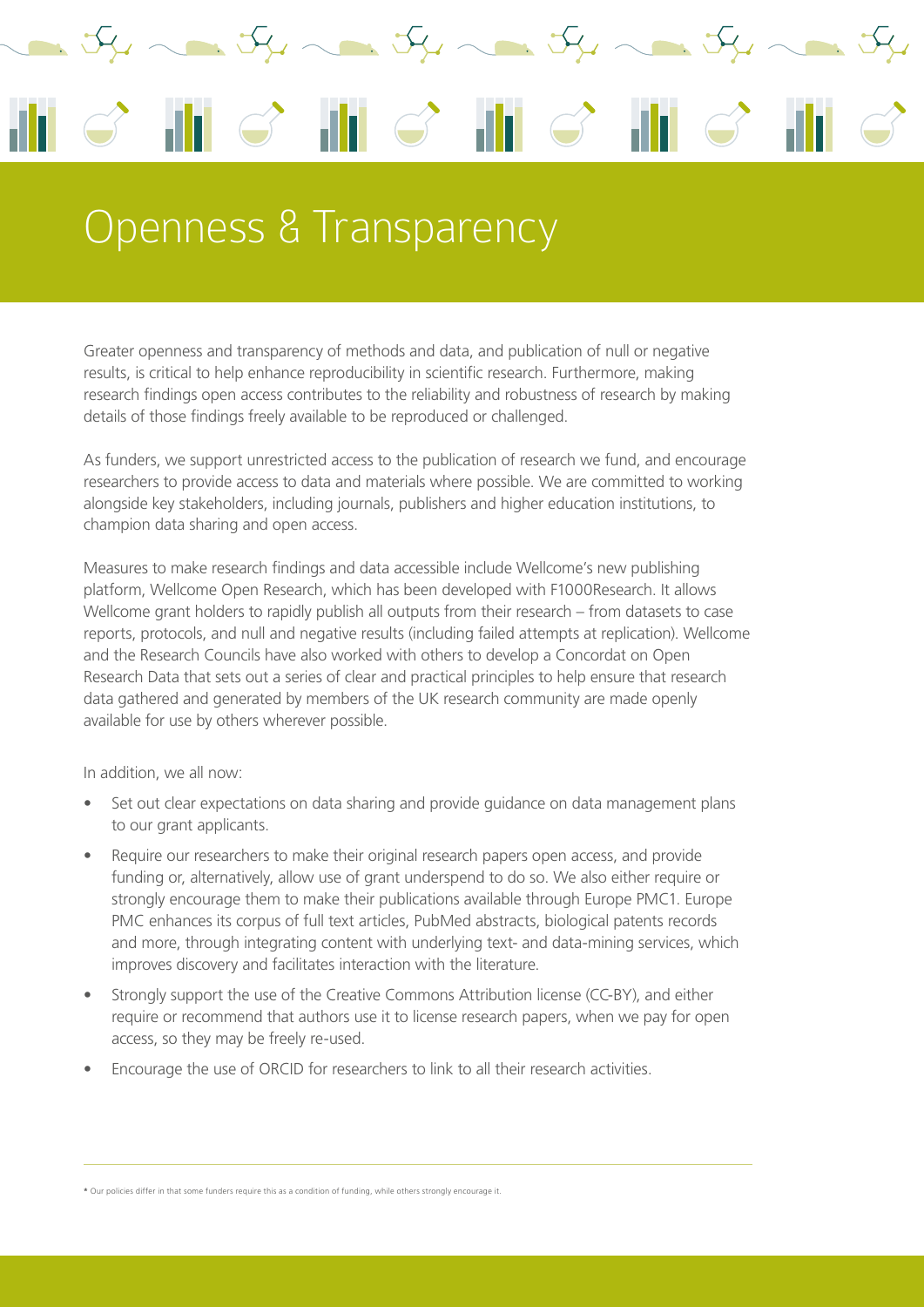

## Research Design

Improving experimental design and the completeness of reporting is critical to reproducibility and the scientific validity of the results. As funders, we endorse existing guidelines such as the Animal Research: Reporting of In Vivo Experiments (ARRIVE) guidelines from the National Centre for the Replacement, Refinement, and Reduction of Animals in Research (NC3Rs).

We are keen to ensure better compliance with these guidelines and the MRC and Wellcome have contributed funding to an NC3Rs commissioned study into their impact. To encourage robust methodology, the MRC and BBSRC have also updated their guidelines on what information needs to be provided in research proposals involving animal use, with a much stronger emphasis on experimental design and statistics. Wellcome is in the process of reviewing the effectiveness of our policy and guidance on research involving animals and revising its good research practice policy to take into account the importance of statistics, experimental design and publishing negative and null results.

Attendees at the symposium discussed the lack of awareness around statistical power, the importance of appropriate sample size for the validity of findings and the need to address sources of bias in experimental design. To address this issue, we are all reviewing and updating relevant policies. We require rigorous experimental design especially in applications for research involving animals and encourage grant applicants working with animals to consider using the NC3Rs Experimental Design Assistant. This free online tool guides researchers through the design of their experiments, helping to ensure that they use the minimum number of animals consistent with their scientific objectives, methods to reduce subjective bias, and appropriate statistical analysis.

See also **funding decisions**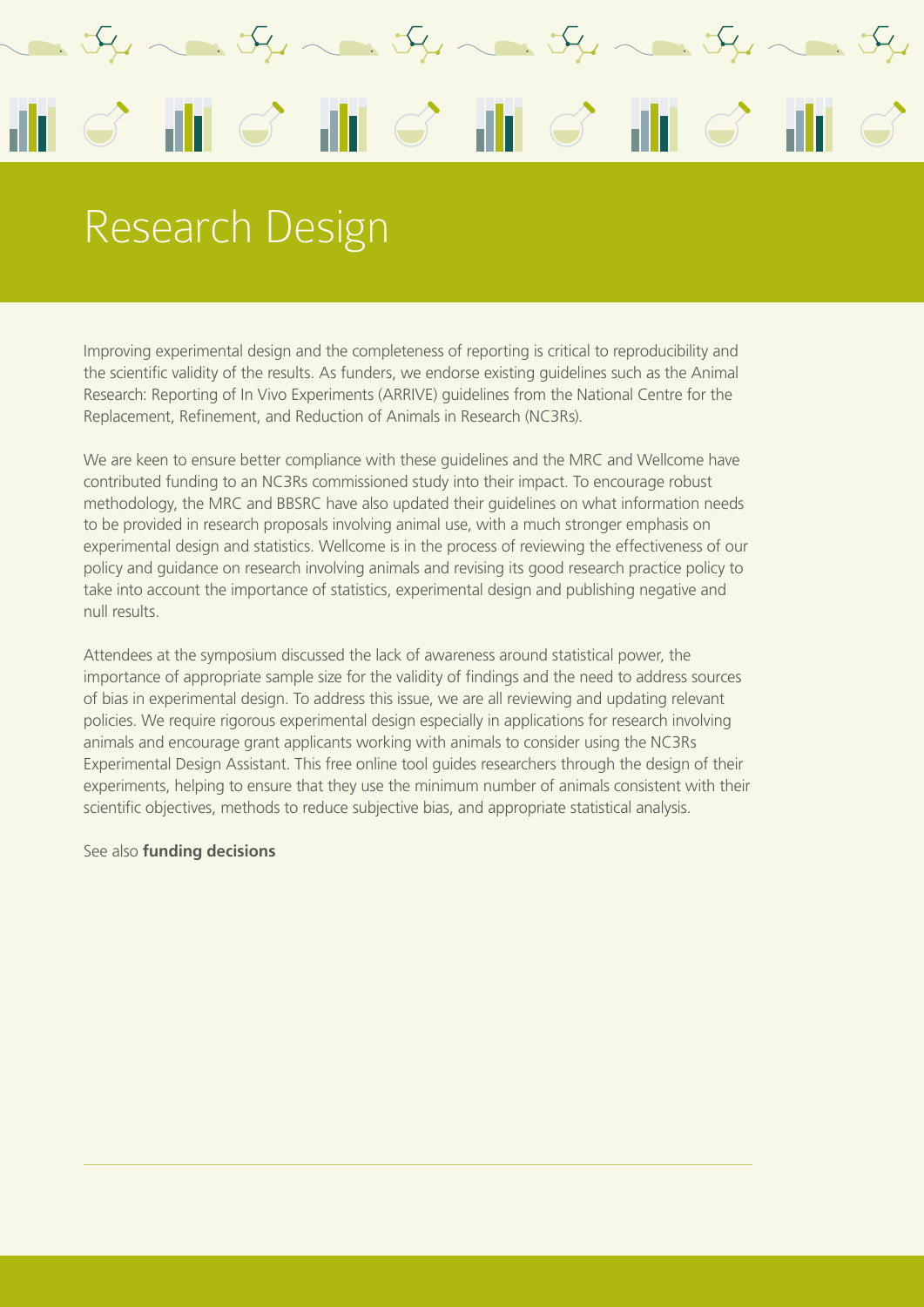

# Funding Decisions

Funders play an important role in improving research standards via the peer review of funding applications. We are working with our peer reviewers and grant panel members to meet this challenge through for example:

- Collaboration with NC3Rs, who help us to peer review applications involving animals.
- Reviewing induction processes for grant panel members and Chairs. For example, MRC in collaboration with NC3Rs runs workshops on the importance of experimental design in animal work for new panel members from a range of funders (see also **research design**).
- The MRC now provides more space in grant applications for additional detail on experimental design and methodology, and has updated its guidance to applicants and reviewers, to ensure that these aspects of grant proposal can be effectively peer reviewed.
- The BBSRC has provided training for staff within their peer review teams to ensure appropriate handling of grant applications, regarding experimental design where animals are to be used.
- The Academy of Medical Sciences is reviewing the training needs of its sectional committee and grant panel members, and will develop appropriate training as needed.

We believe that it should be a priority of all funders to ensure that peer review panel chairs and members do not rely on journal impact factors as a measure of individual researchers' track record or the robustness of their work. We regularly review our induction processes and guidance and will continue to make this a priority with our grant and peer review panels.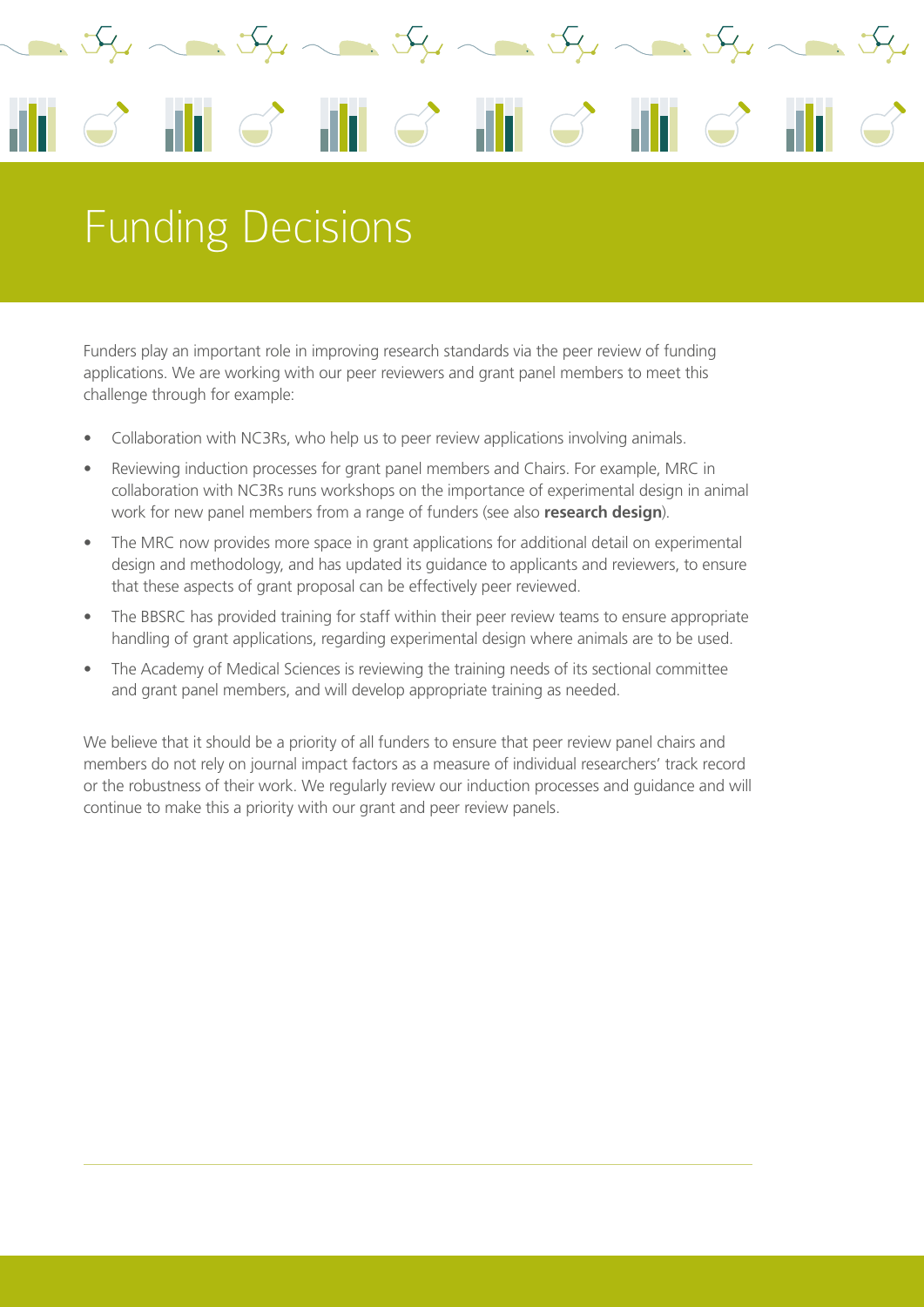# A. J. J.  $\mathbf{H} \mathcal{C}$ ah l

### Education & Training

As funders, it is a condition of our funding that research organisations provide researchers with appropriate training. Continuing education and training for individuals at all career levels is one way to improve experimental design, research methods, and statistical expertise.

As funders we require that PhD 'students should receive training in experimental design and statistics appropriate to their disciplines, and in the importance of ensuring research results are robust and reproducible.'

The BBSRC has recently funded an award to develop a five-day annual residential training course on robust research approaches, to be run with 30 students over three successive years. Feedback received from these courses will be used to develop e-learning materials.

We are collectively working to understand existing training provision and identify possible gaps through, for example, surveys of PhD students and graduate training leads to learn about their current training programmes and resource needs. We will continue to work together to find ways of sharing provision to minimise duplicated effort and train those funded by us, our staff and our grants and panel members most effectively.